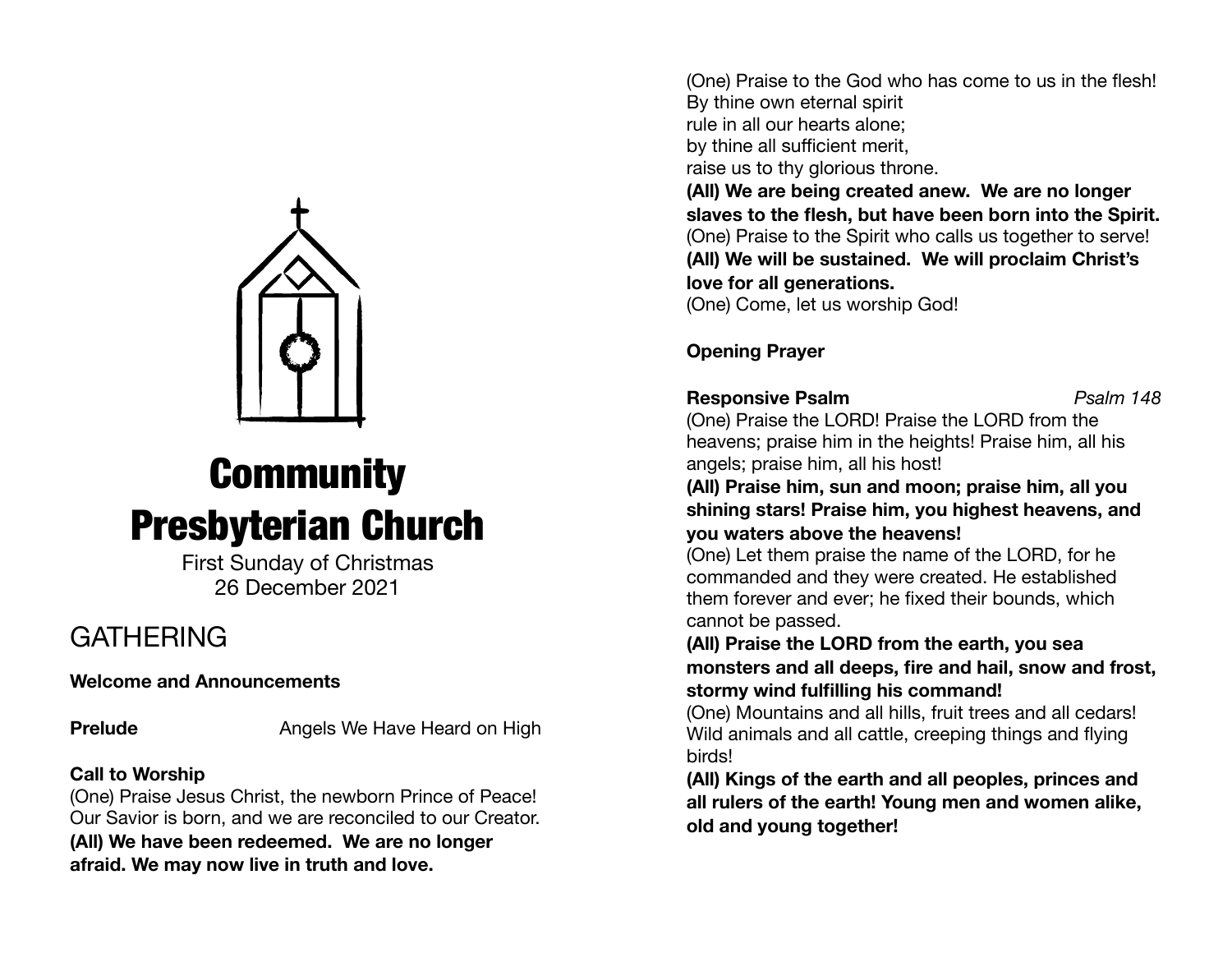(One) Let them praise the name of the LORD, for his name alone is exalted; his glory is above earth and heaven.

**(All) He has raised up a horn for his people, praise for all his faithful, for the people of Israel who are close to him. Praise the LORD!**

**\*Hymn (179)** *Joy to The World*

(1) Joy to the world! the Lord is come; let earth receive her King; let every heart prepare him room, and heaven and nature sing, and heaven and nature sing, and heaven, and heaven and nature sing.

(2) Joy to the earth! the Savior reigns; let all their songs employ; while fields and floods, rocks, hills, and plains repeat the sounding joy, repeat the sounding joy. repeat, repeat the sounding joy.

(3) No more let sin and sorrows grow, nor thorns infest the ground; he comes to make his blessings flow far as the curse is found, far as the curse is found, far as, far as the curse is found.

(4) He rules the world with truth and grace, and makes the nations prove the glories of his righteousness, and wonders of his love, and wonders of his love, and wonders, wonders of his love.

### **Prayer of Confession**

(One) Eternal and gracious God, We spend much of our lives pursuing earthly pleasures, power and influence, and financial prosperity. Yet, You came to us in the weakness of the manger. Even in this holy season, we find ourselves beholden to material gifts. You alone offer us the only everlasting gift: Your Son, Jesus Christ, God with us.

(All) **We confess to You our pride, our fear, and our reluctance to receive Your grace. Through the power of the Holy Spirit, forgive us, heal us, and transform us. We humbly pray, in the name of Jesus Christ, our Lord.** *(Silence)*

**Assurance of Pardon** 

**Response** *Lord, Listen to Your Children Praying* 

# PROCLAMATION

**Old Testament Reading** *1 Samuel 2:18-20, 26* **New Testament Reading** *Colossians 3:12-17*  **Gospel Reading Luke 2:41-52**

#### **Sermon**

**Hymn (185)** *Hark! the Herald Angels Sing*

(1) Hark! the herald angels sing, "Glory to the newborn King: peace on earth, and mercy mild, God and sinners reconciled!" Joyful, all ye nations, rise, join the triumph of the skies; with th'angelic host proclaim. "Christ is born in Bethlehem!"